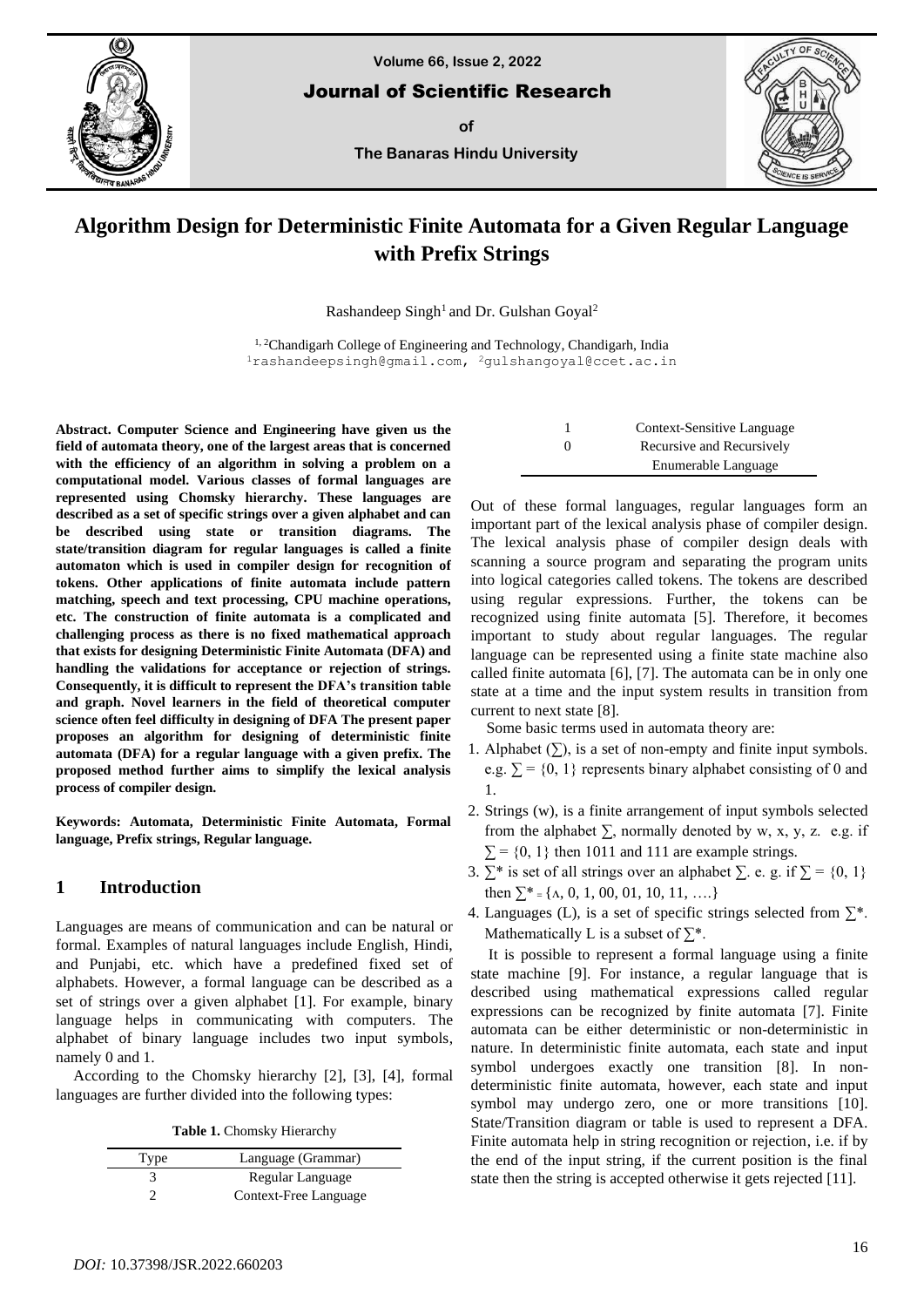There is the extreme importance of DFA in numerous applications including pattern matching, video games, text processing, speech processing, real-life mechanisms such as elevators, traffic lights, and token recognition in compiler design. Also, a given input in 0 and 1 format is processed in CPU to generate the output in the same format which is further converted in user understandable format. Therefore, the CPU performs machine operations internally and automata is used to design such machines. However, the difficulty is faced by novel learners in this field to design DFA due to its complex nature.

The JFLAP tool provides open-source free software for design of machines such as finite state machines, PDA, and Turing machines. However, there must be a mechanism in order to define and present the transitions. DFA is used to solve numerous problems because it is implementable in both software and hardware due to its deterministic nature. There is no well-defined algorithm for its design. Therefore, an algorithm is required to help in the automatic generation of DFA. This paper focuses on designing an algorithm for a regular language with a prefix string. A description of DFA is presented in the next section.

# **2 Deterministic Finite Automata**

Deterministic finite automata can be defined as a finite state machine which allows exactly one transition for each state and input symbol [12]. Finite Automata (M) is mathematically stated as a 5-tuple set as described in Table 2 [13], [14],

 $M=(Q, \sum, \delta, q_0, F \text{ or } A)$ 

Where,

**Table 2.** 5-tuple Set of Finite Automata (M)

| Tuple          | Description                                          |
|----------------|------------------------------------------------------|
|                | Finite set of states                                 |
| Σ              | Finite set of input symbols                          |
| ିନ             | Transition function. Mathematically, $Q \times \sum$ |
|                | $\rightarrow$ 0                                      |
| q <sub>0</sub> | Initial or start state and $q_0 \in Q$               |
| F or A         | Set of accepting/final states F                      |

Representational descriptions of an initial and final state are shown in Figure 1 and Figure 2 respectively.



**Fig. 1.** Representational Description of Initial State

| <b>Final State</b> |  | $b$ , is a final state. $DFA$<br>has one or more final<br>states |
|--------------------|--|------------------------------------------------------------------|
|--------------------|--|------------------------------------------------------------------|



DFA accepts a string w if starting at state  $q_0$ , the DFA ends at an accept state (F) on reading the string w [15]. The DFA

accepts a language L if every string in L is recognized by M and is denoted as L (M), which is pronounced as "M recognizes  $L$ ".

Transitions occurring from one state to another can be defined by the transition function as shown in Figure 3, δ: Q x  $\Sigma \rightarrow Q$ 



**Fig. 3.** Representational Description of Transition Function

Transition Graph is also named "State Transition Diagram" in which nodes represent states and the edges represent transitions from one state to another [16]. The labels on the vertices are used to show the names of the states, while the labels on the edges show the present values of the input symbol.

As shown in Figure 4,  $q_0$ ,  $q_1$ ,  $q_2$ , and  $q_3$  represent states in a graph.  $q_0$  is the initial state from where transitions begin and  $q_3$ is the final state. If after string processing, we are at the final state then the string is accepted, otherwise rejected. {a, b} represents the transition symbols through which we can go from one state to another.



**Fig. 4.** An Example Transition Diagram/Graph

The Transition table as shown in Table 3 is a tabular representation of transition function which requires two arguments – current state and input symbol. The output of the transition function is a state. The state marked with an arrow is the start state and the state marked with concentric circles is the final state.

| <b>Table 3.</b> Transition table |  |
|----------------------------------|--|
|                                  |  |

| <b>States</b>     | a              | h              |
|-------------------|----------------|----------------|
| $\rightarrow q_0$ | $q_1$          | $q_2$          |
| $q_1$             | $q_1$          | q <sub>3</sub> |
| $\frac{q_2}{q_1}$ | q <sub>2</sub> | q3             |
| q3                | q3             | q <sub>3</sub> |

 $M = (\{q_0, q_1, q_2, q_3\}, \{a, b\}, \delta, q_0, \{q_3\})$ where  $Q = \{q_0, q_1, q_2, q_3\}, \sum = \{a, b\}$  and  $F = \{q_3\}$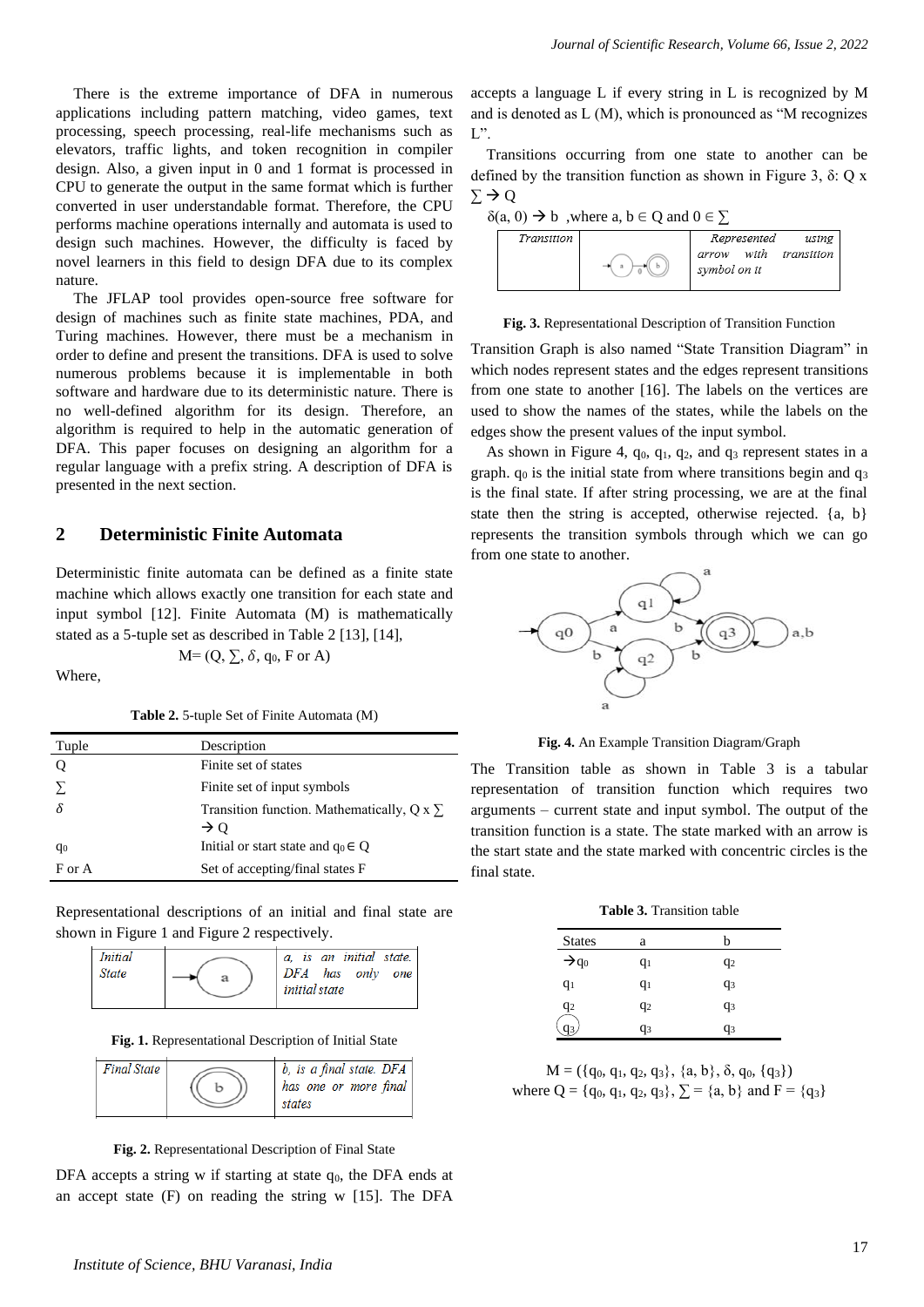#### **Transitions:**

| $\delta(q_0, a) = q_1$ | $\delta(q_0, b) = q_2$ |
|------------------------|------------------------|
| $\delta(q_1, a) = q_1$ | $\delta(q_1, b) = q_3$ |
| $\delta(q_2, a) = q_2$ | $\delta(q_2, b) = q_3$ |
| $\delta(q_3, a) = q_3$ | $\delta(q_3, b) = q_3$ |

## **2.1 DFA with Prefix**

A DFA with a given prefix is described as a string consisting of leading symbols of a regular language. Figure 5 represents a DFA over  $\Sigma$ = {a, b} which recognizes strings with the prefix 'ab', and Table 4 represents the transition table for the same.



**Fig. 5.** State/Transition Diagram for Strings Having Prefix 'ab'

**Table 4.** State/Transition Table for Strings Having Prefix 'ab'

| <b>States</b>     | a  | h              |
|-------------------|----|----------------|
| $\rightarrow q_0$ | q1 | qφ             |
| $q_1$             | qφ | q <sub>2</sub> |
| q2                | q2 | q2             |
| qφ                | qφ | qφ             |

So, after processing, the string 'ababb' is in the final state  $q_2$ , which is recognized by the DFA because starting from the initial state  $q_0$ , it is in the final state  $q_2$ . Whereas the string 'aabba' will not be recognized by the DFA as after processing, the string is in the state  $q<sub>φ</sub>$  which is not a final state.

#### **3 Literature Survey**

Theoretical computer science has been a challenging area in research for the past few decades. Alan Turing started the initial research of this field in 1936 when he came up with the idea of the Turing machine, which is a theoretical tool in computer science used for modelling mechanical computation [17]. The concept of finite automata came forward in 1943 during modelling of the human thought process by Warren McCulloch and Walter Pitts [18]. A finite automaton in earlier models consisted of set of transitions and states without any input. In the 1950s, the researchers in [2] proposed the powerful machines namely Mealy and Moore machines in which output was also considered. The Mealy machine assigns the output with every transition, while the Moore machine assigns the output to every DFA state.

The minimization of DFA can be achieved using a novel method defined in [19], having two phases where first phase includes partitioning the state set into many blocks and the

second phase is used to refine the state set using a hash table and DFA can also be applied on acyclic or cyclic automata.

DFA has extreme importance in many applications such as it is used in token recognition in compiler design [5]. It is also used in text processing [20] and speech processing [5]. Other DFA applications include pattern matching [11], [13], vending machines [21], and path-finding DFA in AI-driven video games [22].

Also, the field of cryptography has made use of finite automata. finite automata also have their application in the field of cryptography. For encrypting and decrypting processes, various types of finite automata are used, including simple, structural, automata with I/O memory, and automata with pseudo-memory [23].

A Neural Network-based adversarial model is proposed to disclose the sensitive transitions of DFA. Additionally, a substring is used to find the critical patterns of DFA which can be used in cyber-physical systems [24]. Additionally, a neural network-based approach is proposed in [25], which only works efficiently for automata up to four characters and six states.

Recently, applications of finite automata are widely increasing in various fields. A model is designed for leaf detection classification to predict the leaf disease and further proliferating the yield [26]. DFA is also used in abstract protocols like TCP and mechanical procedures such as traffic lights and elevators. A method to automatically track and analyse the activities of players' movements in basketball games is proposed in [27] using deterministic finite automata. A DFA for referee and player is made which consists of a large number of states.

Researchers have examined the characteristics of DFA and proposed an algorithm to design a DFA over alphabet consisting of 'a' and 'b' having x number of a's and y number of b's is discussed in [1]. Furthermore, an algorithm is defined in [28] that only considers the designing of DFA that accepts 'N' base number so that the remainder is X, when 'N' is divided by 'M'.

Based on the literature, it can be concluded that despite the fact that DFA has so many applications, learners have difficulty designing it because a high level of understanding is required [16]. For the given string, no well-defined algorithm exists for generating a transition table. Identified gaps and challenges are as given below:

- 1. There is no standard approach for the construction of DFA due to which novel learners face difficulty in the field of theoretical computer science.
- 2. Various tools such as JFLAP are used for designing deterministic finite automata from the available transitions. There is a need for some mechanism to define and present transitions for applying in JFLAP.
- 3. DFA is useful in conceptualizing and visualizing many emerging applications in real life.

Therefore, there is a need for a simple method for designing DFA. The present paper focuses on the design and implementation of an algorithm that is used to generate a DFA for prefix strings in an easy and timely manner. The proposed algorithm will provide a transition table and transition graph which together as a whole provides a great insight to understand and implement computation models easily. It can work on any number of characters in the prefix string and any number of states.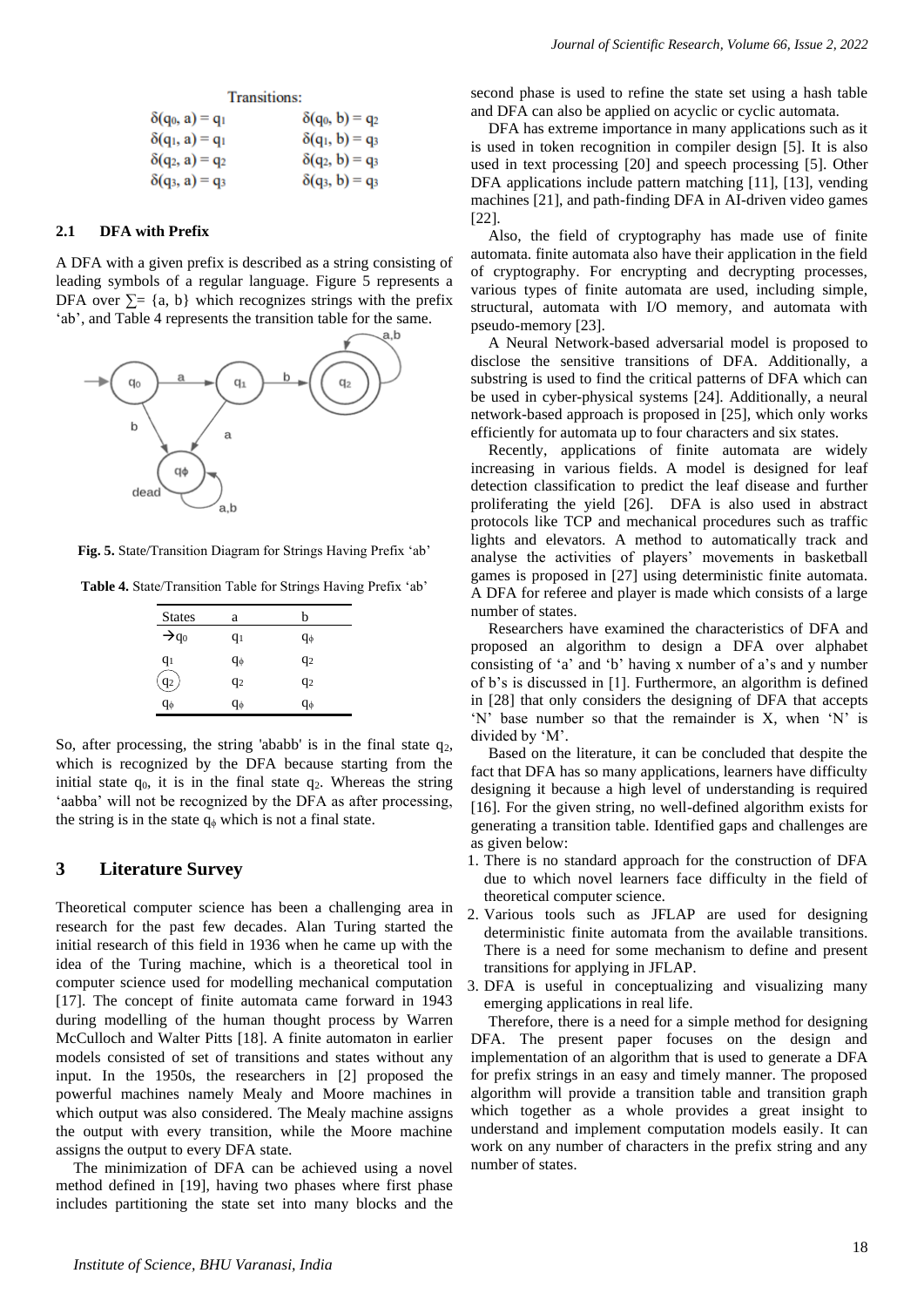# **4 Proposed Algorithm for the Design of DFA for Regular Language given as Prefix**

Present section focus on proposing an algorithm for designing of DFA for the language which accepts strings given as prefix. The steps of the proposed approach/method are as shown in Figure 6:

| Algorithm 1: Designing DFA for Regular language having given P                                  |  |  |  |
|-------------------------------------------------------------------------------------------------|--|--|--|
| <b>Input:</b> Input for the algorithm will be set of alphabets and string to be used as prefix. |  |  |  |
| <b>Output:</b> Output for the following algorithm will be transition table of the DFA.          |  |  |  |
| <b>Initialization:</b>                                                                          |  |  |  |
| No. of states = length of string + 1 + the reject state $(q_0)$<br>$1_{-}$                      |  |  |  |
| Initialize $q_i$ with acceptance string of length i of given string $(i=0, 1, 2)$<br>2.         |  |  |  |
| For each state except final state and dead state<br>3.                                          |  |  |  |
| 3.1. Combine the acceptance string with input symbol                                            |  |  |  |
| 3.2. Look for combined string in acceptance string of each state                                |  |  |  |
| 3.2.1. If found in acceptance state of any $q_i$                                                |  |  |  |
| a. Resultant state of given state = $q_i$                                                       |  |  |  |
| 3.2.2 Else                                                                                      |  |  |  |
| a. Resultant state of given state = $q_{\phi}$                                                  |  |  |  |
| 3.3. If end of input symbol for given state                                                     |  |  |  |
| 3.3.1. Go to Step 3 ///Go to next state                                                         |  |  |  |
| 34 Else                                                                                         |  |  |  |
| 3.4.1. Go to Step 3.1 //Go to next input symbol                                                 |  |  |  |
| 4. for final state and dead state                                                               |  |  |  |
| 4.1. Resultant state of given state $=$ state itself                                            |  |  |  |
| End                                                                                             |  |  |  |

**Fig. 6.** Algorithm for Designing of Deterministic Finite Automata with Given Prefix

The flowchart for the same is shown in Figure 7.

# **5 Results and Discussions**

An example of designing a transition table for DFA over  $\Sigma$  = {a, b} which recognizes strings having prefix (starting) 'aba'.

No. of states = length of string + 1 + the dead state  $(q_0)$  $q_0$  = initial state

 $q_1$  = strings starting with a (a of given string 'a'ba)

 $q_2$  = strings starting with ab (ab of given string 'ab'a)

 $q_3$  = final state and string starting with aba (final/given string)

 $q_{\phi}$  = dead state

**Table 5.** An initial template for the State/Transition table for strings having prefix 'aba'

| Acceptance States |                   | a | h |
|-------------------|-------------------|---|---|
| Λ                 | $\rightarrow q_0$ |   |   |
| a                 | $q_1$             |   |   |
| ab                | q2                |   |   |
| aba               | q3,               |   |   |
| dead              | qф                |   |   |

Steps to fill the table:

*Step 1*: For state q<sub>0</sub>:

--- Transition for state  $q_0$  on input symbol 'a' goes to state  $q_1$ i.e.

 $\delta(q_0, a) = q_1$ Here, the state  $q_1$  accepts the string starting with 'a'

--- Transition for state  $q_0$  on input symbol 'b' goes to state  $q_\phi$ i.e.

 $\delta(q_0, b) = q_{\phi}$ 

It is because there is no state accepting 'b'

**Prefi** *Step* 2: for state  $q_1$ :

--- Combining the string of q<sup>1</sup> with input symbol 'a'**:** transition for state  $q_1$  on input symbol 'aa' goes to state  $q_\phi$  i.e.

 $\delta(q_1, aa) = q_{\phi}$ 

 It is because there is no state accepts string starting with 'aa'

--- Combining the string of q1with input symbol 'b'**:** transition for state  $q_1$  on input symbol 'ab' goes to state  $q_2$  i.e.

 $\delta(q_1, ab) = q_2$ 

Here,  $q_2$  accepts the string staring with 'ab'

*Step 3*: for state q<sub>2</sub>:

--- Combining the string of q<sup>2</sup> with input symbol 'a'**:** transition for state  $q_2$  on input symbol 'aba' goes to state  $q_3$  i.e.

 $δ(a2, aba) = a<sub>3</sub>$ 

Here, q3 accepts the string starting with 'aba'

--- Combining the string of q<sup>2</sup> with input symbol 'b'**:** transition for state  $q_2$  on input symbol 'abb' goes to state  $q_{\phi}$  i.e.

 $\delta(q_2, abb) = q_{\phi}$ 

It is because no state accepts string starting with 'abb'

*Step 4*: for state q3:

--- For the final state, transition is the state itself. So, the transition of state  $q_3$  on input symbol 'a' and 'b' goes to  $q_3$  i.e.

> $\delta(q_3, a) = q_3$  $\delta(q_3, b) = q_3$

*Step 5*: for state q<sub>φ</sub>:

--- For dead state, transition is the state itself. So, the transition of state  $q_{\phi}$  on input symbol 'a' and 'b' goes to  $q_{\phi}$  i.e.

> $δ(q<sub>φ</sub>, a) = q<sub>φ</sub>$  $\delta(q_{\phi}, b) = q_{\phi}$

The final transition table as constructed by using steps of algorithm is shown in table 6.

**Table 6.** State/Transition Table for Strings having Prefix 'aba'

| Acceptance States |                   | a          |                |
|-------------------|-------------------|------------|----------------|
| Λ                 | $\rightarrow q_0$ | $q_1$      | $q_{\phi}$     |
| a                 | $q_1$             | $q_{\phi}$ | $q_2$          |
| ab                | q2                | $q_3$      | $q_{\phi}$     |
| aba               | q3.               | $q_3$      | q <sub>3</sub> |
| dead              | $q_{\phi}$        | $q_{\phi}$ | $q_{\phi}$     |

From the table, the corresponding transition/state diagram can be constructed easily as shown in Figure 8.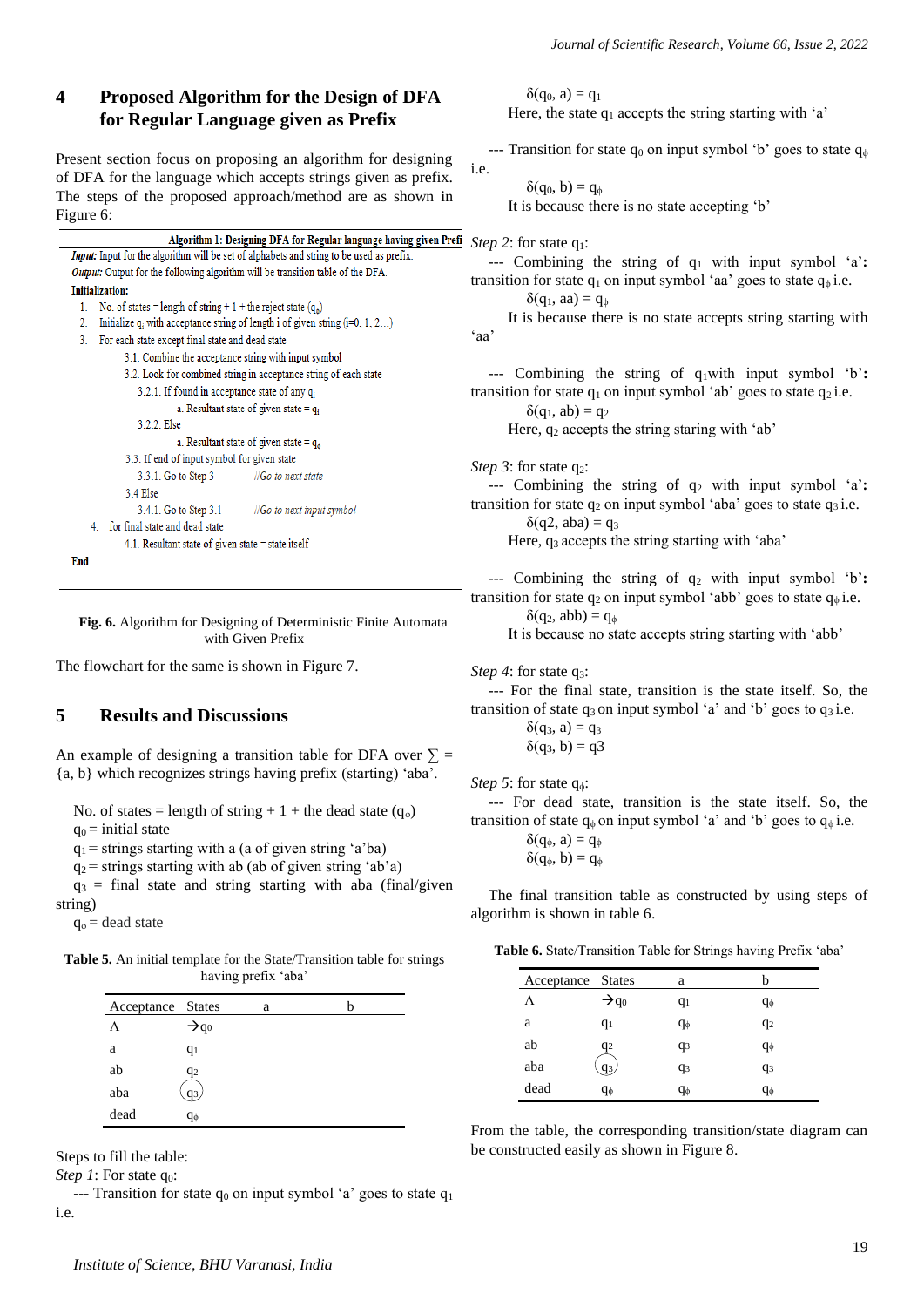

**Fig. 7.** Flowchart of Algorithm for Prefix



**Fig. 8**. State/Transition Diagram for Strings having Prefix 'aba'

# **6 Conclusion**

Theoretical computer science is an important area of computer science that focuses on mathematical aspects of the theory of computation. The major categories of formal languages in the theory of computation including regular languages are described in Chomsky classification of formal languages. The regular languages find an important application in compiler design for the recognition of tokens. This paper proposes an algorithm for designing automata for regular languages that accept prefix strings as input. The algorithm is discussed with the help of an example case study. The algorithm can benefit the novel learners in the field of automata theory and compiler design. A learner with a better understanding of the DFA construction algorithm will be able to undertake applications

domains like text and speech processing, pattern matching, vending machines, traffic lights systems, etc. In the future, the algorithm can be further optimized and simplified and can be extended to other regular languages.

## **References**

- [1] Singh Kamaplreet & Goyal Gulshan: Algorithm Design and String Recognition for Suffix Strings Using Deterministic Finite Automata. IJSRR, Vol.8 No.2, ISSN: 4406-4413 (2019).
- [2] Hopcroft, J. E., Motwani R. & Ullman J.D.: Introduction to Automata Theory, Languages and Computation", 2nd Edition, Pearson Education, India, pp. 37-55 (2008).
- [3] Martin J.C.: Introduction to languages and theory of computation, Tata McGraw Hill pp. 277-283 (2007).
- [4] Mishra K.L.P. & Chandrasekaran N.: Theory of Computer Science Automata, Languages and Computation, 3rd Edition, Prentice Hall of India pp. 120-129 (2004).
- [5] Ullman, J. D.: Applications of language Theory to Compiler Design. Proceedings of the spring joint computer conference (ACM), spring, pp. 235-242 (1972).
- [6] Hopcroft J.E & Ullman J.D: Introduction to Automata Theory, Languages and Computation, Addison – Wesley, pp. 37-53 (1979).
- [7] Liu, A. X., & Torng, E.: Overlay automata and algorithms for fast and scalable regular expression matching. IEEE/ACM Transactions on Networking, Volume 24, Issue 4, pp. 2400-2415 (2016).
- [8] O'Regan G.: Automata Theory. In: Mathematics in Computing. Undergraduate Topics in Computer Science. Springer, Cham, [https://doi.org/10.1007/978-3-030-34209-](https://doi.org/10.1007/978-3-030-34209-8_23) [8\\_23](https://doi.org/10.1007/978-3-030-34209-8_23) (2015).
- [9] Ather, D., Singh, R., & Katiyar, V.: An algorithm to design finite automata that accept strings over input symbol a and b having exactly x number of a y number of b. International Conference on Information Systems and Computer Networks, IEEE, pages 1–4, DOI: 10.1109/ICISCON.2013.6524162 (2013).
- [10] Parekh, R. G. & Honavar, V. G.: Learning DFA from Simple Examples. Journal of Machine Learning, Vol. 44, Issue 1-2, pp. 9-35 (2001).
- [11] Ejendibia P. & Baridam B. B.: String Searching with DFA-based Algorithm. International Journal of Applied Information Systems, Volume 9, No. 8, pp. 1-6 (2015).
- [12] Murugesan N, and Samyukthavarthini B.: A Study on Various types of Automata. M.Phil., Dissertation, Bharathiar University (2013).
- [13] Babu Karuppiah A. & Rajaram S.: Deterministic Finite Automata for pattern matching in FGPA for intrusion detection. International Conference on Computer, Communication and Electrical Technology, pp. 167-170 (2011).
- [14] K.Senthil Kumar & D.Malathi: A Novel Method to Construct Deterministic Finite Automata from A Given Regular Grammar. International Journal of Scientific & Engineering Research, Volume 6, Issue 3, 106, ISSN 2229-5518 (2015).
- [15] Murugesan NG.: Principles of Automata theory and Computation, Sahithi Publications (2004).
- [16] Shenoy V., Aparanji U., Sripradha K. & Kumar V.: Generating DFA Construction Problems Automatically. International Journal of Computer Trends and Technology, Volume 4, Issue 4, pp.32- 37 (2013).
- [17] Sergeyev, Yaroslav D. & Garro, Alfredo: Observability of Turing Machines: A Refinement of the Theory of Computation. Informatica, Volume 21, No. 3, pp. 425-454 (2010).